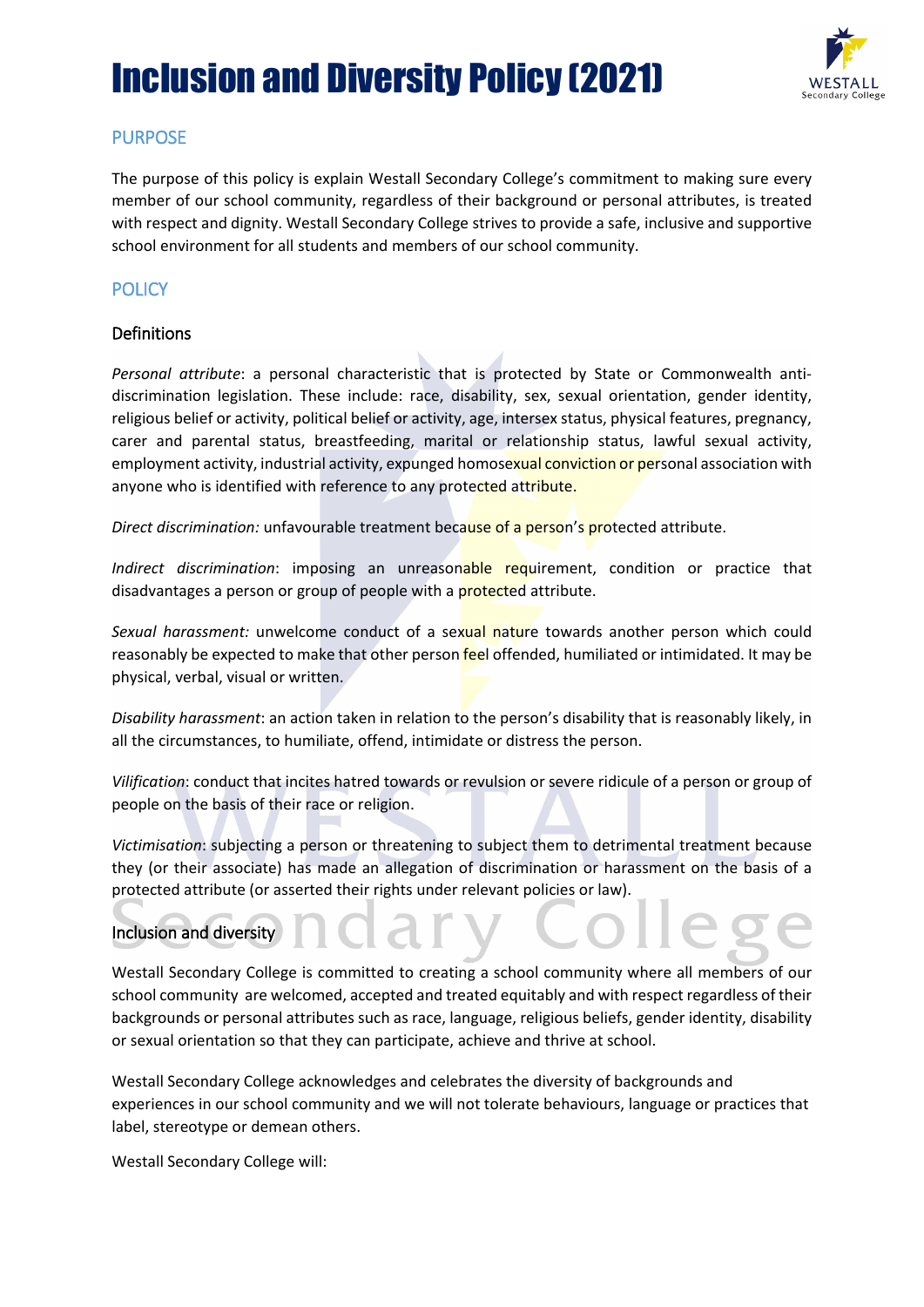# Inclusion and Diversity Policy (2021)



- Actively nurture and promote a culture where everyone is treated with respect and dignity
- ensure that students are not discriminated against (directly or indirectly) and where necessary, are reasonably accommodated to participate in their education and school activities (eg schools sports, concerts, formals and other school activities on the same basis as their peers
- acknowledge and respond to the diverse needs, identities and strengths of all students
- encourage empathy and fairness towards others
- challenge stereotypes that promote prejudicial and biased behaviours and practices
- contribute to positive learning, engagement and wellbeing outcomes for students
- respond to complaints and allegations appropriately and ensure that students are not victimised.

Bullying, harassment and other forms of inappropriate behaviour targeting individuals because of their personal attributes will not be tolerated in our school community. Students who may have experienced or witnessed this type of behaviour are encouraged to speak up and to let their teachers, parents or carers know about those behaviours to ensure that inappropriate behaviour can be addressed.

Westall Secondary College will take appropriate measures, consistent with its *Student Wellbeing and Engagement* and Anti-*Bullying* policies to respond to discriminatory behaviour or harassment at our school. Through the College's sub school system, students that are involved in bullying or harassing others on the basis of their personal attributes will be supported to understand the impact of their behaviour.

#### **Reasonable adjustments for students with disabilities**

Westall Secondary College also understands that it has a special obligation to make reasonable adjustments to accommodate students with disabilities. A reasonable adjustment is a measure or action taken to assist all students to participate in their education on the same basis as their peers. Reasonable adjustments will be made for students with disabilities through our Student Support Group processes in consultation with the student, their parents or carers, their teachers and if appropriate, their treating practitioners. For more information about support available for students with disabilities, please refer to our school's *Student Wellbeing and Engagement* policy or contact the College on 9546 3233 for further information.

## **COMMUNICATION**

This policy will be communicated to our school community in the following ways:

- Available publicly on our school's website
- Included in staff induction processes and staff training

#### RELATED POLICIES AND RESOURCES

- *WSC Student Wellbeing and Engagement Policy,*
- *WSC Statement of Values* and
- *WSC Bullying Prevention* policy